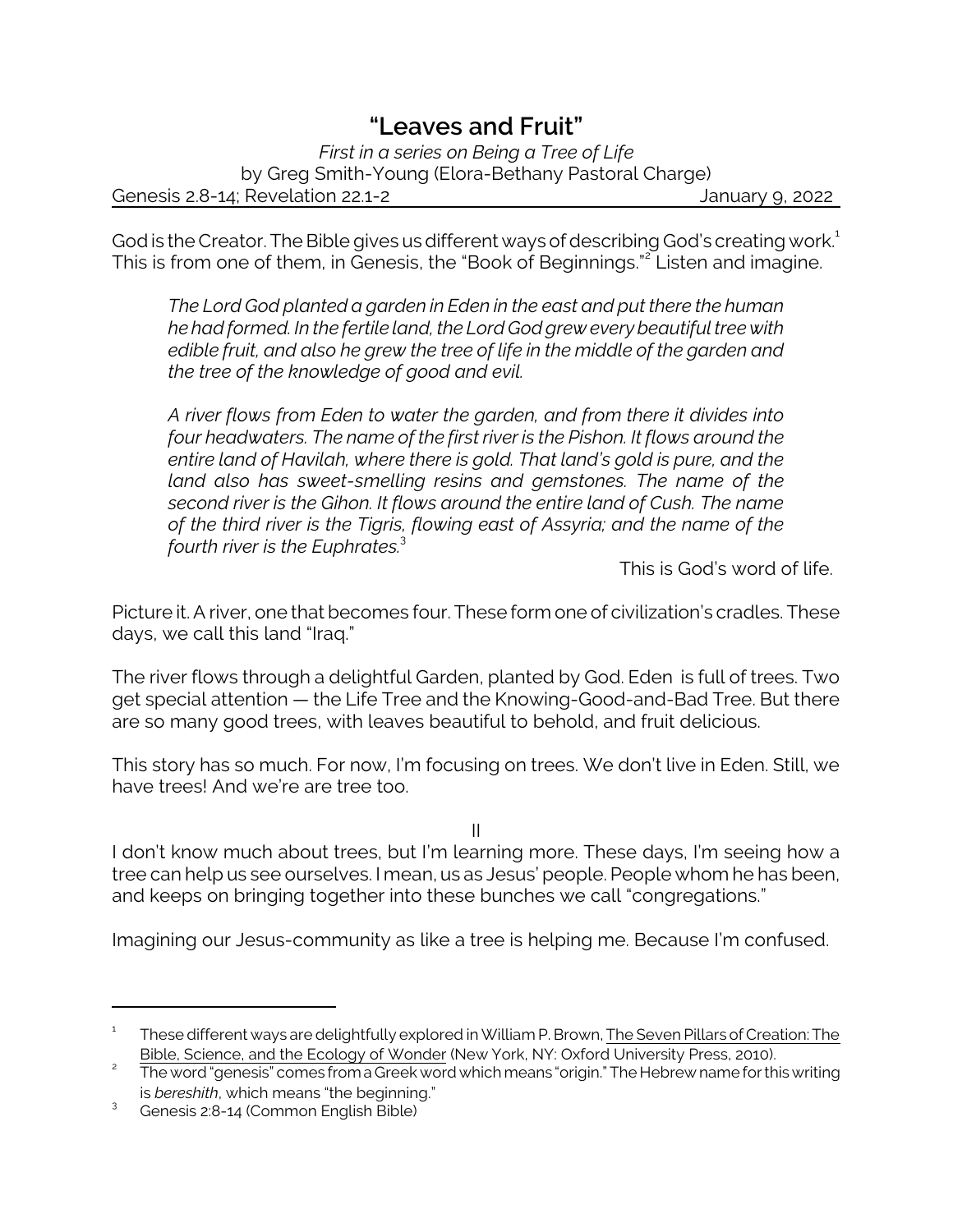It's the pandemic. It's more than the pandemic. It will end. But I don't think we'll get back to the way things were. Sure, in some ways, we will. In important ways, our church-community together will not. Not to the way things were.

It's not just because things are *always changing*. Of course they are.

It's that (to be blunt) the church which, for generations, we were used to being, was already *slowly collapsing*. 4

How we were used to doing things, how we were fitting within our broader community and culture, these were already changing. The power we once had, our influence, was already slipping away. The ways people think — us included — about faith, about God, about what a good life is, about how reality works, were already transforming and fragmenting.

This was not all bad. Not at all! Still, it was already happening. Also, disorienting. *Why weren't things the way they used to be? What would we do about it?* We were already wondering.

I don't think the pandemic is disrupting that disruption. It's speeding it up. It's not taking us in new directions. It's accelerating this direction we were already going in. What's been happening over decades and centuries, has now been happening in months. Whenever the pandemic is over, we won't get to go back. There is no reverse gear.

If you were feeling disoriented about church and change before . . . now it feels like I've got a bag over my head, I'm being spun around. While I'm still whirling, I've got to pin the tail. And the donkey keeps moving.

I feel wheezy. Sad. And scared.

III

And . . . I believe, as strongly as ever, that we belong to Jesus. And he is not finished with us. In fact, we are a group of his people he is calling together for this place and this time.

What I'm saying is specific to the so-called "western world," those societies rooted in Europe and its colonial offspring. The particular relationship between the Christian church(es) and the society that characterized these societies is commonly called "Christendom." It is a closely-linked relationship, wherein the Christian outlook dominated and was intertwined with the society. This what true even where "church" and "state" have been formally or informally separated, such as the Unites States of America. Christendom is commonly dated to the 4 $^{\rm th}$  century, when the Roman emperor Constantine embraced the until-then-marginalized religion. By the early Middle Ages, it was well-entrenched throughout Europe.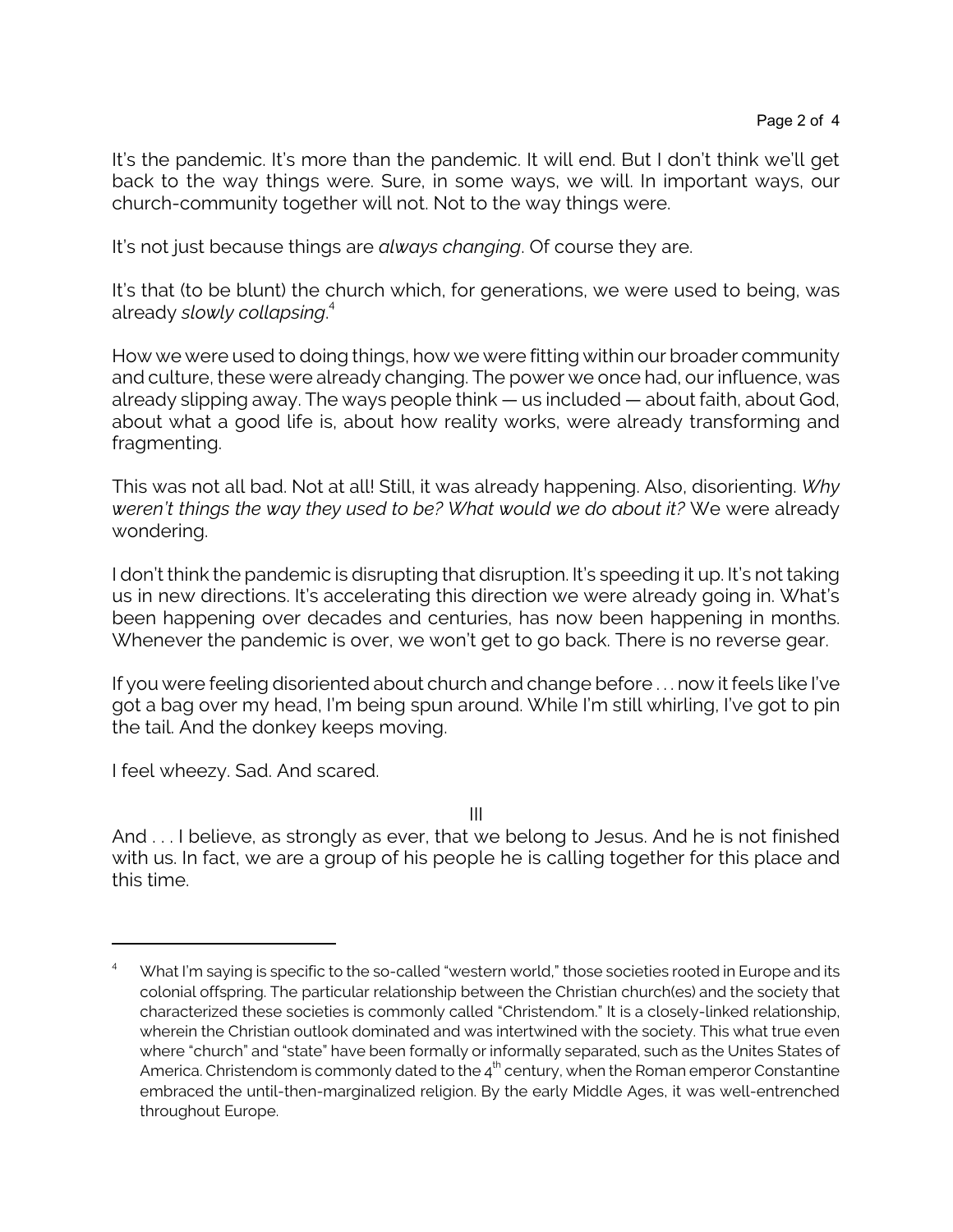We are not qualified. I wasn't trained for this. None of us were. The old-dog tricks we learned well and are really good at, our go-to solutions and time-honoured techniques . . . a lot of them won't help us with what's ahead.

Still, Jesus keeps on calling us. He keeps filling us with his Spirit. He keeps giving us what we need. And he won't stop. We don't make ourselves. He does. The work we are about, it's his.

Instead of experts, we're more like explorers, discovering new things. Sometimes we'll find ourselves lost. But that doesn't end the journey. And experimenters, trying things out. Some will work. Some won't. We can always learn, explore, and experiment more. Jesus is not finished with us.

In times like these, we need to realize what is core. What is at the centre of who we are and what we're about. Then, how do we live and do that, here and now.

This brings me back to trees.

IV

That first reading, about the trees and river in the garden, it's from the second page in my Bible. This is from the second-to-last page. It's in the final writing that ties it all together, the Book of Revelation. It's an "apocalypse." Apocalypse is a type of literature. It uses powerful images and deep symbolism, to unveil for us what is going on behind the scenes. In its own confusing way, it helps better see the past, present and future.

I'm zooming in on one bit, near the very end. This is part of God's promise for all things. Because God is good! God's redeeming and restoring, making-new and completing work will get done. God will do it.

And this involves us now. So listen and imagine.

*Then the angel showed me the river of life-giving water, shining like crystal, flowing from the throne of God and the Lamb through the middle of the city's main street. On each side of the river is the tree of life, which produces twelve crops of fruit, bearing its fruit each month. The tree's leaves are for the healing of the nations.<sup>5</sup>*

This is God's word of life.

Before, a garden. Now, a city, both alive with God's Presence. Again, a river. Beside it — strangely, it says it's on both sides — a tree. That old Life Tree.

<sup>5</sup> Revelation 22.1-2 (Common English Bible)